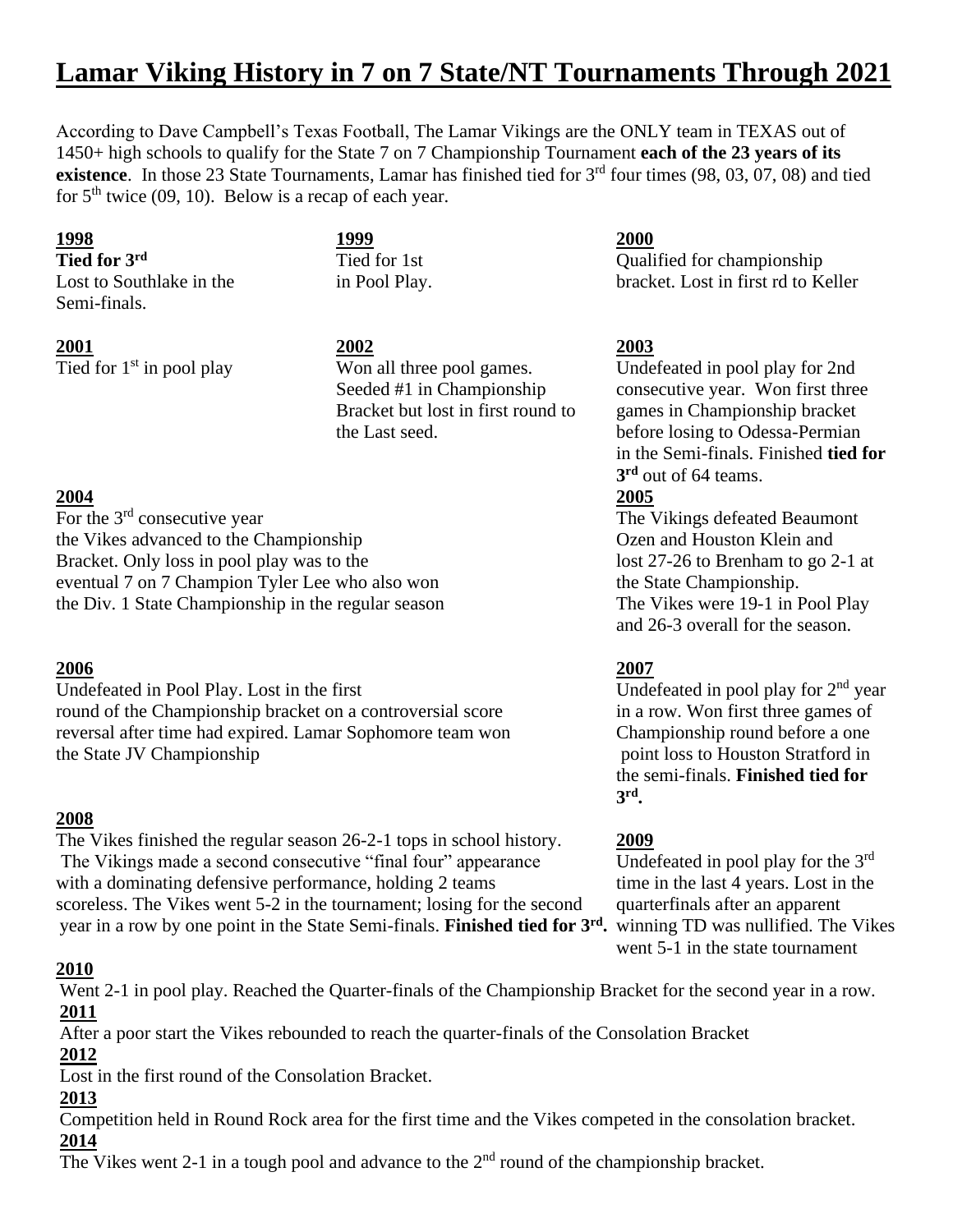# **2015**

With Senior starter Shane Buechele at the National Elite 11 competition, the Vikes still managed to go 2-1 in a tough pool and advanced to the  $2<sup>nd</sup>$  round of the Championship Bracket going 3-2 for the tournament.

# **2016**

The Vikes completed a perfect season in SQT's going 13-0 with wins over 6 state qualifiers. After going 3-0 in pool play on Friday the Vikes fell in the first round of the championship bracket to College Station to finish the tournament 3-1 and the season 16-1; best winning percentage in school history (94%)

# **2017**

The Vikes (17-6) qualified for a record  $20<sup>th</sup>$  year in a row. Competed in a very tough pool and advanced to the Championship bracket for the **17th time in 20 attempts.** Lost in the first round to finalist Midlothian.

# **2018**

The Vikes qualified for a record 21<sup>st</sup> year in a row. Brett Green's serious head injury lead us to wear protective headgear and lead the way for all teams to wear in the future. After going 1-2 in a tough pool, the Vikes advanced to the final 4 of the consolation bracket, winning 3 in a row on Saturday.

# **2019**

The Vikings went 2-1 in pool play beating Hutto and SA Brandeis and losing to Cy Fair 34-33. In the Championship bracket, the Vikes beat Austin Westlake (2019 Class 6-A Div. II state champions) 40-26. In the round of 16, Lamar and Katy battled to the buzzer with Katy winning 37-33.

# **2020**

No season due to pandemic.

# **2021**

The Vikings went 2-1 in pool play beating El Paso Coronado and Garland and losing to Cy Woods. On Saturday, the Vikes lost to Austin West Lake 55-34 in the first round of the Championship Bracket.

Coach Poynter coached his 91st game in the State Tournament for the Vikes and is now 59-32 (65%) lifetime at the state tournament with 16 championship bracket appearances in 18 trips (89%) at the state tournament. In 6 of the championship bracket appearances, the Vikes went 3-0 in pool play.

In the 5 years not coached by Poynter (98, 99, 12, 13, 14) Lamar went 11-12 (48%) for an overall school record of 70-44.

# **Lamar Record by Year at the State 7 on 7 Championship**

| Record  | Note               |
|---------|--------------------|
| $5 - 1$ | Final 4 appearance |
| $1 - 2$ |                    |
| $2 - 2$ |                    |
| $2 - 2$ |                    |
| $3-1$   |                    |
| $6-1$   | Final 4 appearance |
| $2 - 2$ |                    |
| $2 - 1$ |                    |
| $3-1$   |                    |
| $6-1$   | Final 4 appearance |
| $5 - 2$ | Final 4 appearance |
|         |                    |